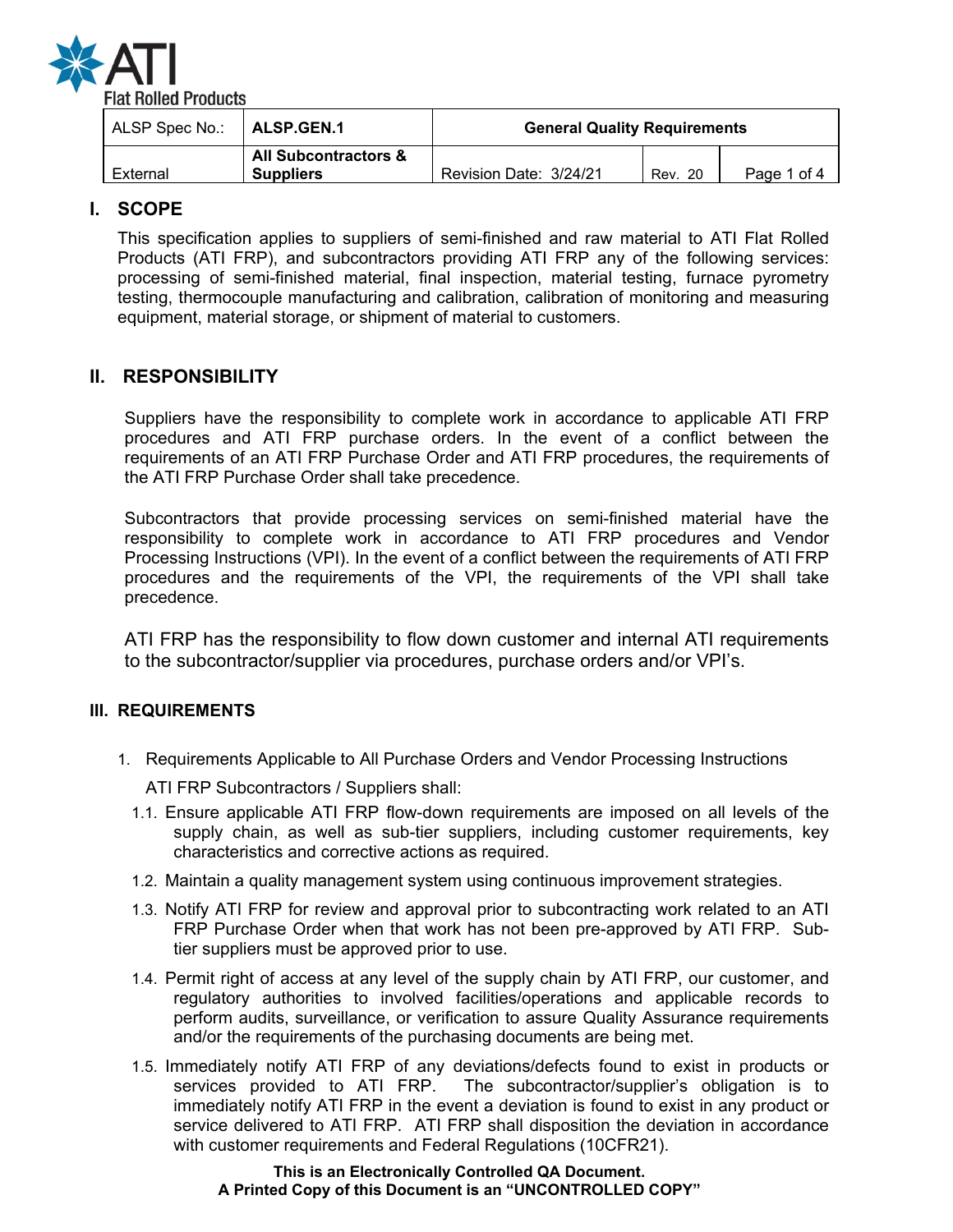| ALSP Spec No.: | <b>ALSP.GEN.1</b>                        | <b>General Quality Requirements</b> |             |             |
|----------------|------------------------------------------|-------------------------------------|-------------|-------------|
| External       | All Subcontractors &<br><b>Suppliers</b> | Revision Date: 3/24/21              | -20<br>Rev. | Page 2 of 4 |

- 1.6. Ensure products and services requisitioned as safety related functions (i.e. nuclear grade materials and services) shall be held to the requirements of Title 10, Chapter 1, Code of Federal Regulations, Part 21 (10CFR21).
- 1.7. Notify ATI FRP for review and approval of any significant changes to your Quality System Program, services and/or processing procedures that may affect the quality of ATI FRP material prior to implementation. E.g., changes to manufacturing facility location, new equipment, scope of quality accreditation, etc.
- 1.8. Certify (as applicable) that the materials or services were produced or performed in accordance with the quality program audited and approved by ATI FRP.
- 1.9. Prevent the use of unapproved, suspected unapproved, and counterfeit parts.
- 1.10. Notify ATI FRP in the event the subcontractor/supplier and/or any principals of the subcontractor/supplier is debarred, suspended, proposed for debarment, or declared ineligible for the award of contracts by any Federal agency.
- 1.11. Ensure applicable quality records pertaining to the performance of requested services or manufacture of material must be retained for a minimum of ten (10) years, unless otherwise specified on the applicable ATI FRP Purchase Order.
- 1.12. Ensure personnel are appropriately qualified for the jobs they perform. The employees must be aware of the importance of:
	- 1.12.a.1. Their contribution to product or service conformity
	- 1.12.a.2. Their contribution to product safety
	- 1.12.a.3. The importance of ethical behavior
- 1.13. Notify ATI FRP of any condition that adversely impacts the laboratory's ability to maintain the scope of accreditation.
- 2. Requirements Applicable to Calibration Services Providers:
	- 2.1. When calibration services are performed at an ATI FRP location, a calibration certificate shall be provided to ATI FRP. If the calibration services are performed at the subcontractor's facility, a calibration certificate shall be provided along with the calibrated equipment when it is returned.
	- 2.2. Calibration services are to be provided in accordance with the following programs.
		- a. ISO/IEC 17025:2017, ISO 10012 or ANSI/NCSL Z540, latest revisions;
		- b. ATI Purchase Order
	- 2.3. The calibration certificate must also include the following information:
		- a. reference to the ATI Purchase Order number
		- b. calibration date
		- c. serial number, make and model of the standard(s) used to perform the calibration
		- d. serial number, make and model of the device being tested
		- e. standard (nominal) test value(s)
		- f. actual (as-found) test result(s)
		- g. as-left test result(s)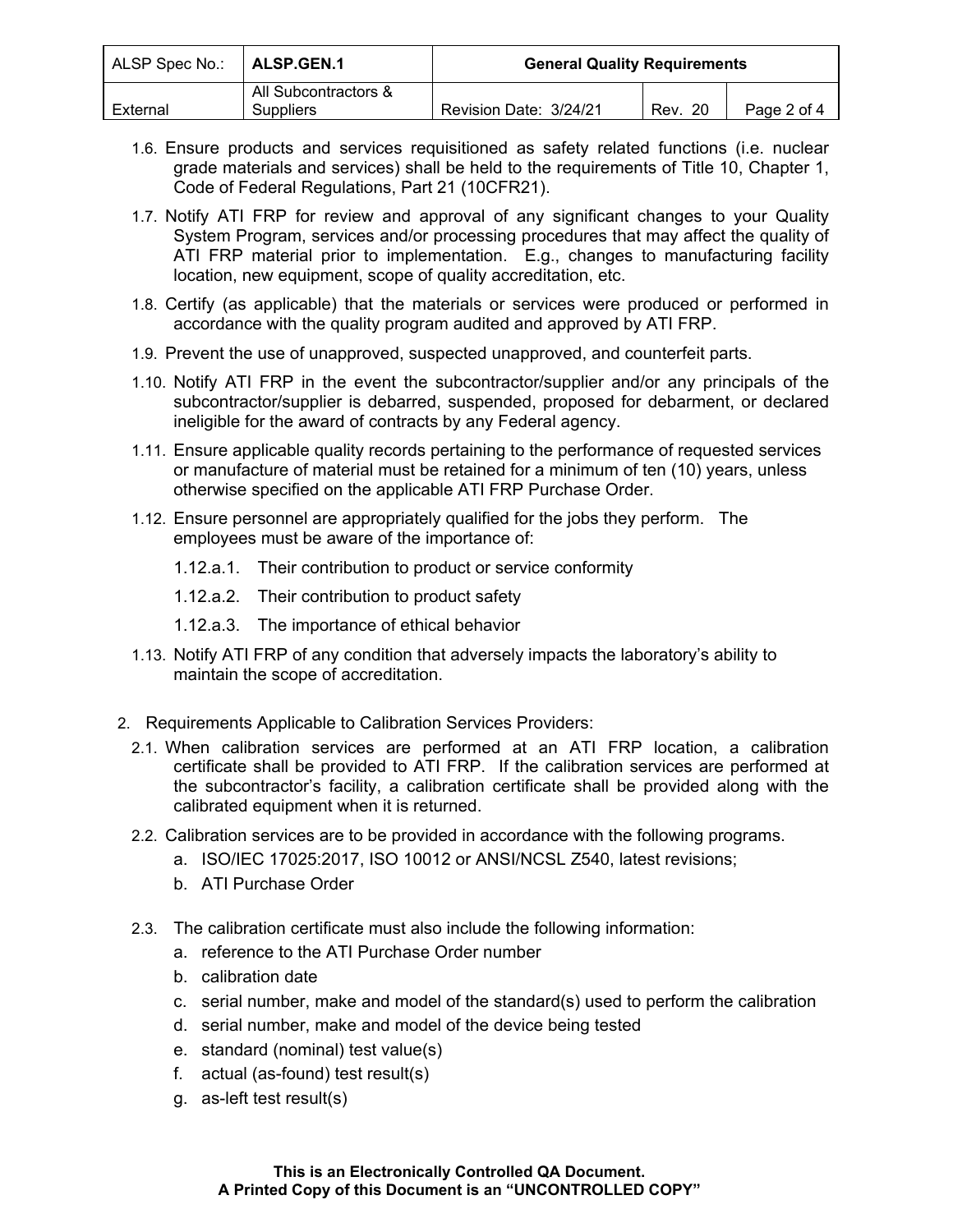| ALSP Spec No.: | ALSP.GEN.1                        | <b>General Quality Requirements</b> |         |             |
|----------------|-----------------------------------|-------------------------------------|---------|-------------|
| External       | All Subcontractors &<br>Suppliers | Revision Date: 3/24/21              | Rev. 20 | Page 3 of 4 |

- h. deviation from the standard or correction factors with the cert clearly stating which
- i. required accuracy
- j. statement of acceptance or rejection (pass or fail)
- k. test environmental conditions (when applicable)
- l. traceability to NIST or other equivalent national standards
- m. precision of the instrument or measurement uncertainty of the measurement result presented in the same unit as that of the measurand or in a term relative to the measurand (when ISO/IEC 17025 accredited calibration is requested)
- n. calibration procedure and revision or method used to perform the calibration
- o. name of the person who performed the calibration
- p. signature of Quality Organization or designated company representative with title
- q. calibration company's name and address
- r. due date of the next calibration, when interval provided by ATI
- 2.4. A sticker shall be affixed to the instrument and include:
	- i. the date of calibration
	- ii. the due date of the next calibration, if applicable
	- iii. technician who performed the calibration.
	- iv. Any limitations or restrictions of the calibration
- 3. Requirements Applicable to Laboratory Testing Services Providers:
	- 3.1. Testing services are to be provided in accordance with the accredited program. A Certification containing the test results must be forwarded to the requestor of the testing services.
	- 3.2. The Certification must:
		- a. Certify compliance to ISO/IEC 17025 and/or Nadcap;
		- b. Reference the applicable ATI FRP Purchase Order; and
		- c. Reference *10CFR50 Appendix B* and 10CFR21, as applicable.
- 4. Requirements applicable to NDE service providers:
	- 4.1. NDE services shall be performed by qualified personnel using qualified procedures in accordance with specific requirements. Written practices shall meet ASNT SNT-TC-1A latest code accepted revision requirements.
- 5. Requirements applicable to subcontractors that provide processing services on semifinished material:
	- 5.1. The subcontractor shall notify ATI FRP of planned outages at least three months before the outage.
	- 5.2. The subcontractor shall notify ATI FRP immediately of unplanned process outages, changes in process capabilities, and delivery and shipping availability.
	- 5.3. Upon arrival and before unloading, the subcontractor shall inspect the received material for transit damage and wetness. The subcontractor shall document incidents of transit